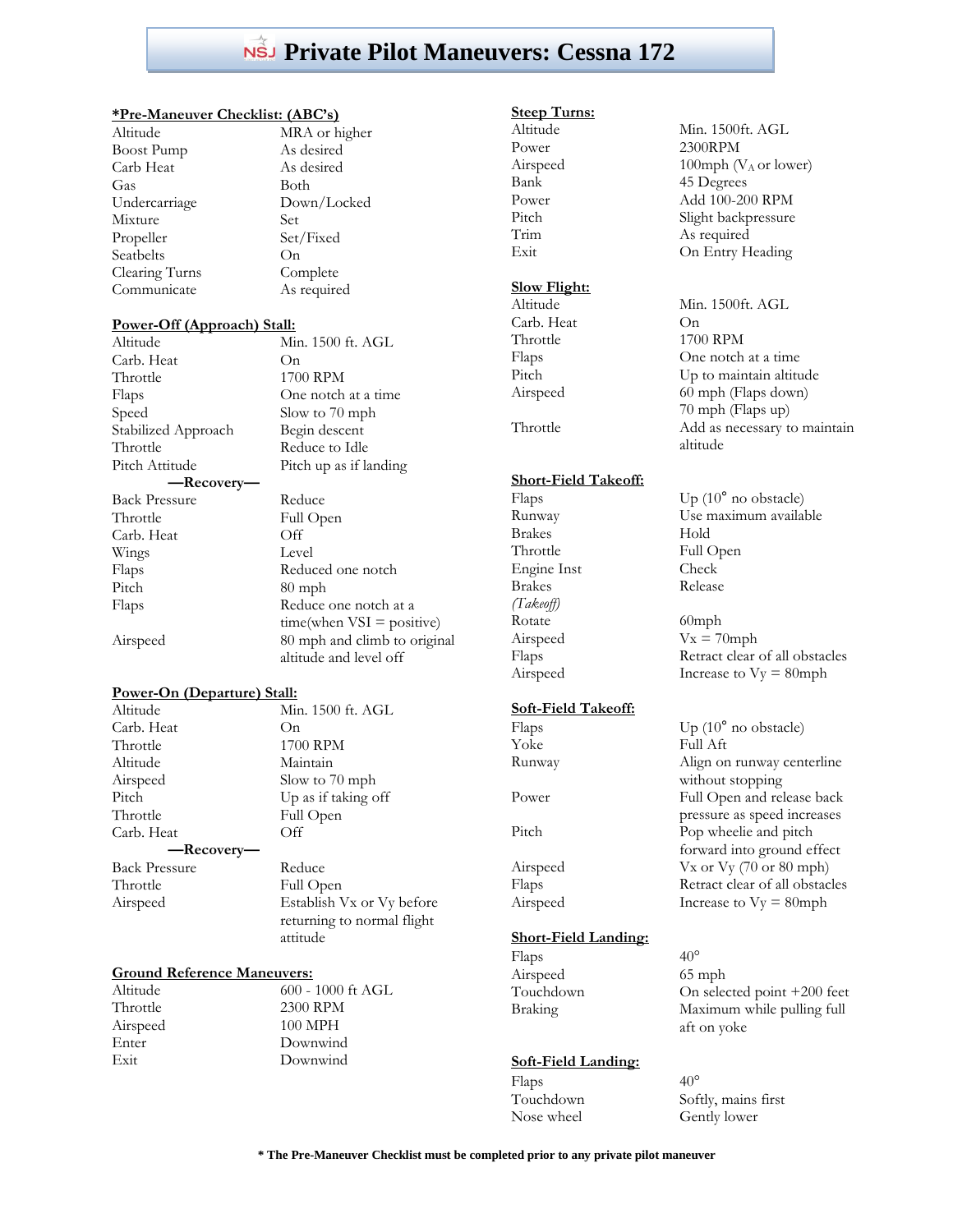

**\* The Pre-Maneuver Checklist must be completed prior to any private pilot maneuver**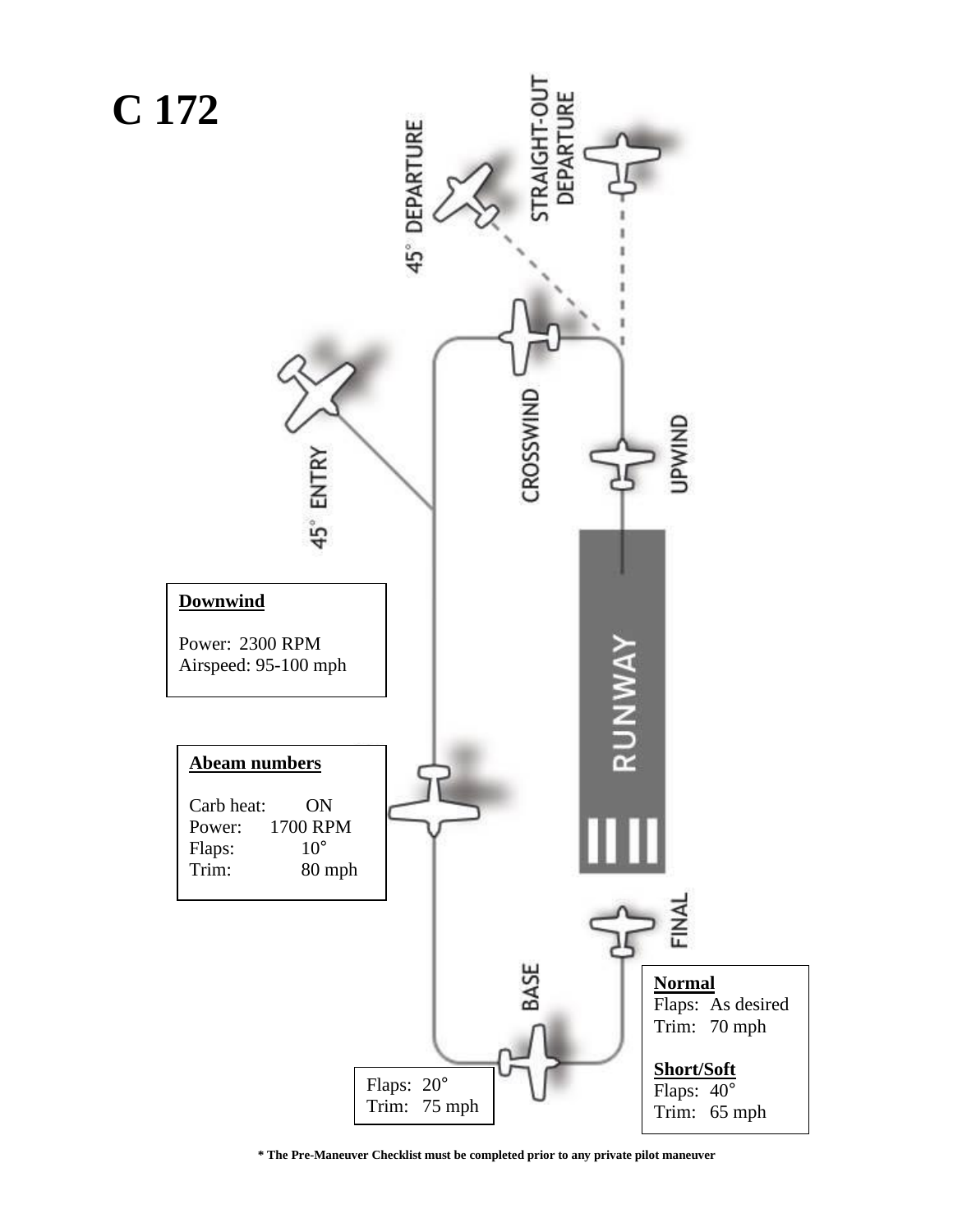## **Private Pilot Maneuvers: Cherokee 140**

#### **\*Pre-Maneuver Checklist: (ABC's)**

| Altıtude          | МB              |
|-------------------|-----------------|
| <b>Boost Pump</b> | As              |
| Carb Heat         | As              |
| Gas               | Ful             |
| Undercarriage     | Do              |
| Mixture           | Set             |
| Propeller         | Set             |
| Seatbelts         | On              |
| Clearing Turns    | Co <sub>1</sub> |
| Communicate       | As              |
|                   |                 |

As desired As desired Fullest Tank Down/Locked Set/Fixed Complete As required

MRA or higher

#### **Power-Off (Approach) Stall:**

Min. 1500 ft. AGL 1700 RPM One notch at a time Slow to 76 mph Begin descent Reduce to Idle Pitch up as if landing Reduce Full Open Level Reduced one notch 74 mph Reduce one notch at a time (when  $VSI = 0$ ) 85 mph and climb to original

altitude and level off

#### **Power-On (Departure) Stall:**

| Altitude             | Min. 1500 ft. AGL          |
|----------------------|----------------------------|
| Throttle             | 1700 RPM                   |
| Altitude             | Maintain                   |
| Airspeed             | Slow to 70 mph             |
| Pitch                | Up as if taking off        |
| Throttle             | Full Open                  |
| —Recovery—           |                            |
| <b>Back Pressure</b> | Reduce                     |
| Throttle             | Full Open                  |
| Airspeed             | Establish Vx or Vy before  |
|                      | returning to normal flight |
|                      | attitude                   |

#### **Ground Reference Maneuvers:**

| Altitude |  |
|----------|--|
| Throttle |  |
| Airspeed |  |
| Enter    |  |
| Exit     |  |
|          |  |

 $600$  -  $1000$  ft AGL 2300 RPM 100 MPH Downwind Downwind

## **Steep Turns:**

| Altitude                    | Mir          |
|-----------------------------|--------------|
| Power                       | 230          |
| Airspeed                    | 100          |
| Bank                        | 45           |
| Power                       | Ad           |
| Pitch                       | Slig         |
| Trim                        | As           |
| Exit                        | On           |
| <b>Slow Flight:</b>         |              |
| Altitude                    | Mir          |
| Throttle                    | 170          |
| Flaps                       | On           |
| Pitch                       | Up           |
| Airspeed                    | 60n          |
|                             | 70n          |
| Throttle                    | Ad           |
|                             | alti         |
| <b>Short-Field Takeoff:</b> |              |
| Flaps                       | $25^{\circ}$ |
| Runway                      | Use          |

Brakes Hold Throttle Full Open Engine Inst Check Brakes Release *(Takeoff)* Rotate 60 mph Airspeed  $Vx = 74$  mph **Soft-Field Takeoff:** Flaps 25<sup>°</sup> Yoke Full Aft

Min. 1500ft. AGL 2300 RPM 100 mph ( $V_A$  or lower) 45 Degrees Add 100-200 RPM Slight back-pressure As required On Entry Heading

Min. 1500ft. AGL 1700 RPM One notch at a time Up to maintain altitude 60mph (Flaps down) 70mph (Flaps up) Add as necessary to maintain altitude

Use maximum available Flaps Retract one notch at a time clear of all obstacles

Airspeed Increase to  $V_y = 85$ mph

Runway Align on runway centerline without stopping Power Full Open and release back pressure as speed increases Pitch Pop wheelie and pitch forward into ground effect Airspeed Vx or Vy (74 or 85 mph) Flaps Retract clear of all obstacles Airspeed Increase to  $V_y = 85$ mph

## **Short-Field Landing:**

| Flaps          | $40^{\circ}$                |
|----------------|-----------------------------|
| Airspeed       | 76 mph                      |
| Touchdown      | On selected point +200 feet |
| <b>Braking</b> | Maximum while pulling full  |
|                | aft on yoke                 |

### **Soft-Field Landing:**

Flaps  $40^{\circ}$ Touchdown Softly, mains first Nose wheel Gently lower